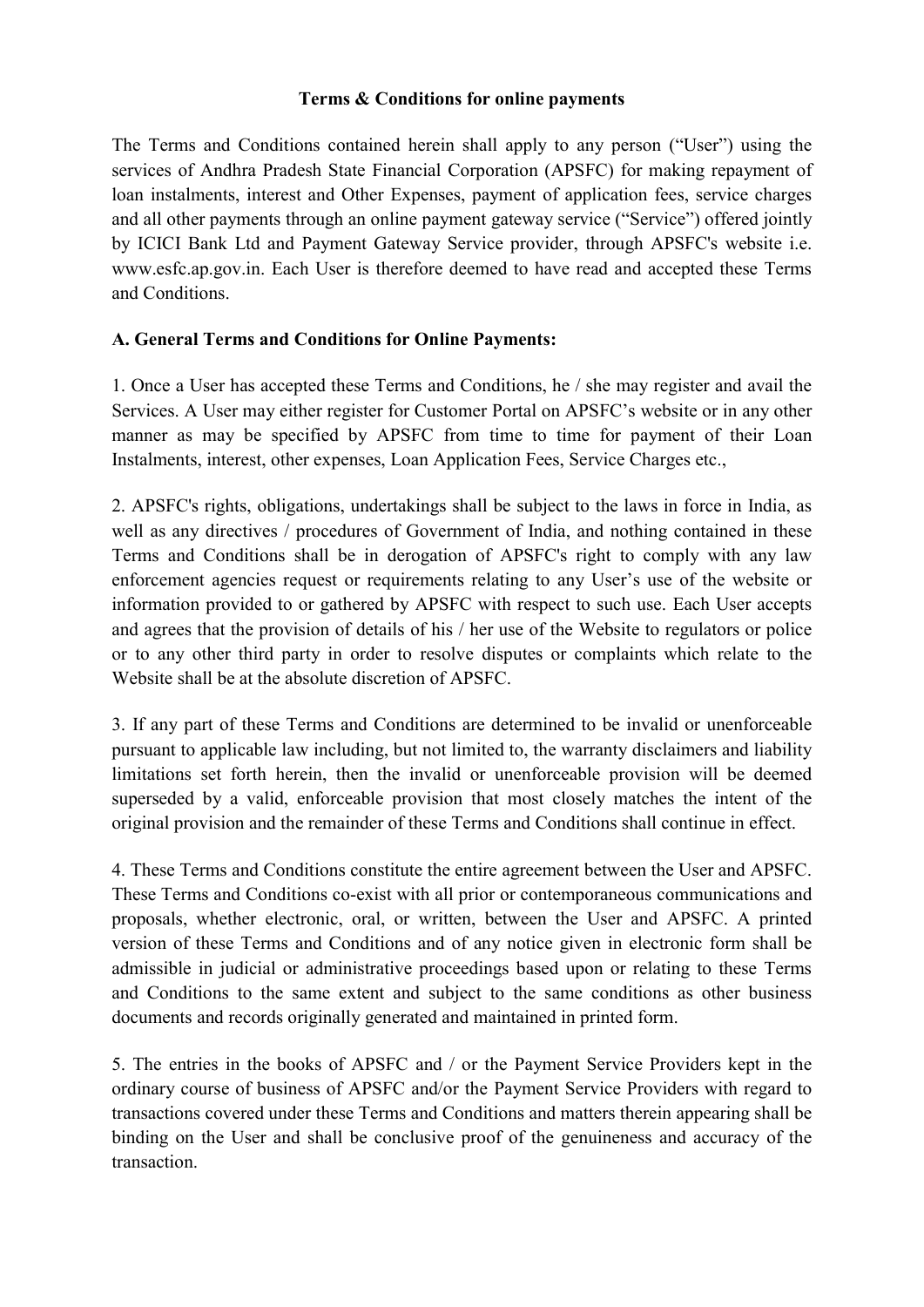## B. Limitation of Liability:

1. APSFC has made this Service available to the User as a matter of convenience. APSFC expressly disclaims any claim or liability arising out of the provision of this Service. The User agrees and acknowledges that he / she shall be solely responsible for his / her conduct and that APSFC reserves the right to terminate the rights to use of the Service immediately without giving any prior notice thereof.

2. APSFC and / or the Payment Service Providers shall not be liable for any inaccuracy, error or delay in, or omission of (a) any data, information or message, or (b) the transmission or delivery of any such data, information or message; or (c) any loss or damage arising from or occasioned by any such inaccuracy, error, delay or omission, non-performance or interruption in any such data, information or message. Under no circumstances shall the APSFC and / or the Payment Service Providers, its employees, directors, and its third party agents involved in processing, delivering or managing the Services, be liable for any direct, indirect, incidental, special or consequential damages, or any damages whatsoever, including punitive or exemplary arising out of or in any way connected with the provision of or any inadequacy or deficiency in the provision of the Services or resulting from unauthorized access or alteration of transmissions of data or arising from suspension or termination of the Services.

3. APSFC and the Payment Service Provider(s) assume no liability whatsoever for any monetary or other damage suffered by the User on account of:

- i. the delay, failure, interruption, or corruption of any data or other information transmitted in connection with use of the Payment Gateway or Services in connection thereto; and/ or
- ii. any interruption or errors in the operation of the Payment Gateway.

4. The User shall indemnify and hold harmless the Payment Service Provider(s) and APSFC and their respective officers, directors, agents, and employees, from any claim or demand, or actions arising out of or in connection with the utilization of the Services.

5. The User agrees that APSFC or any of its employees will not be held liable by the User for any loss or damages arising from your use of, or reliance upon the information contained on the Website, or any failure to comply with these Terms and Conditions where such failure is due to circumstance beyond APSFC's reasonable control.

### C. Miscellaneous Conditions:

1. Any waiver of any rights available to APSFC under these Terms and Conditions shall not mean that those rights are automatically waived.

2. The User agrees, understands and confirms that his / her personal data including without limitation details relating to debit card/ credit card transmitted over the Internet may be susceptible to misuse, hacking, theft and / or fraud and that APSFC or the Payment Service Provider(s) have no control over such matters.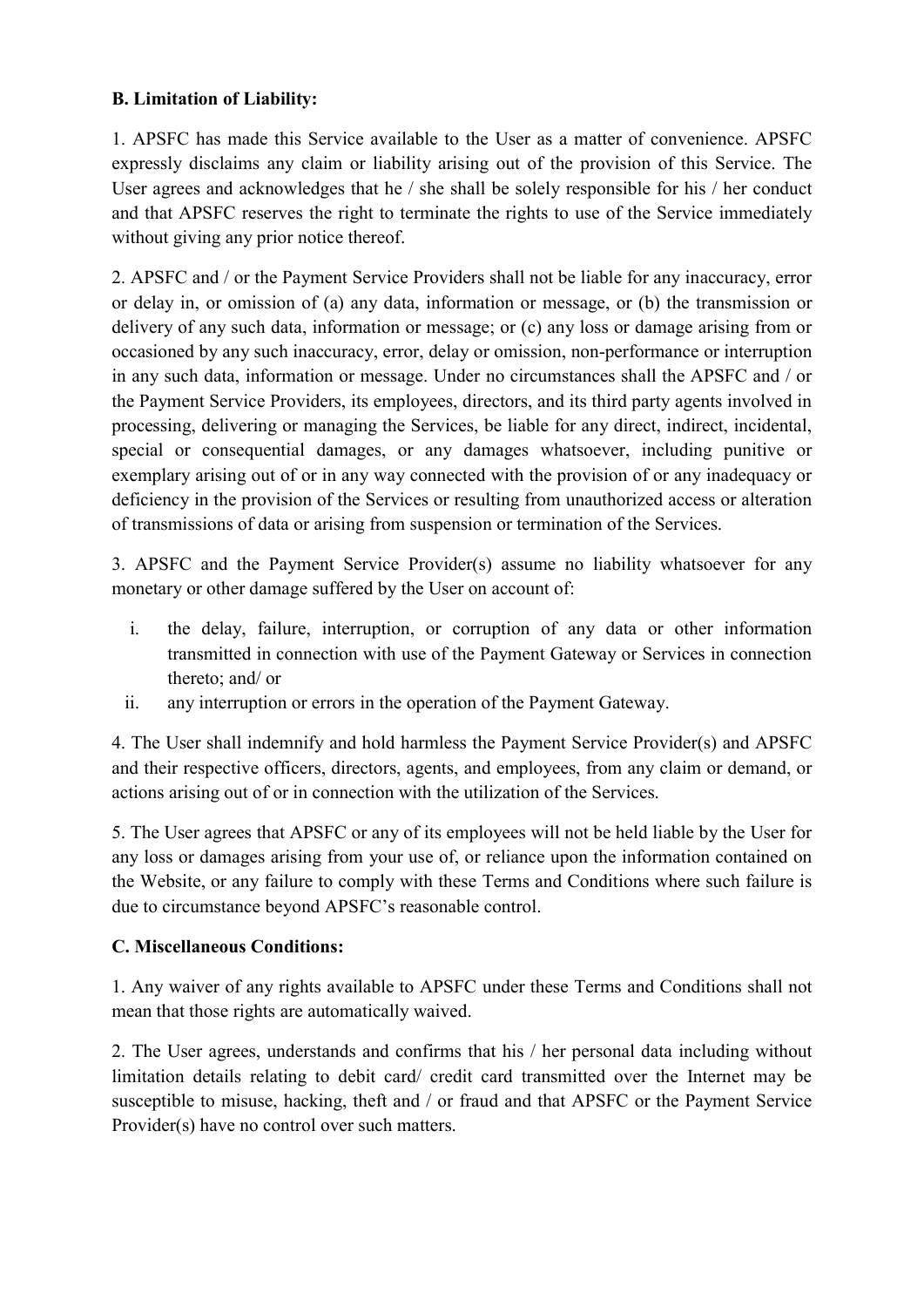3. Although all reasonable care has been taken towards guarding against unauthorized use of any information transmitted by the User, APSFC does not represent or guarantee that the use of the Services provided by / through it will not result in theft and / or unauthorized use of data over the Internet.

4. APSFC, the Payment Service Provider(s) and its affiliates and associates shall not be liable, at any time, for any failure of performance, error, omission, interruption, deletion, defect, delay in operation or transmission, computer virus, communications line failure, theft or destruction or unauthorized access to, alteration of, or use of information contained on the Website.

5. The User may be required to register for Customer portal in order to use the Services provided by APSFC on the Website. By accepting these Terms and Conditions the User aggress that his / her User ID and Password are very important pieces of information and it shall be the User's own responsibility to keep them secure and confidential. In furtherance hereof, the User agrees to:

- i. Choose a new password, whenever required for security reasons.
- ii. Keep his/ her User ID & Password strictly confidential.
- iii. Be responsible for any transactions made by User under such User ID and Password.

The User is hereby informed that APSFC will never ask the User for the User's password in an unsolicited phone call or in an unsolicited email. The User is hereby required to sign out of his / her APSFC Customer Portal on the Website and close the web browser window when the transaction(s) have been completed. This is to ensure that others cannot access the User's personal information and correspondence when the User happens to share a computer with someone else or is using a computer in a public place like a library or Internet café.

# D. Debit / Credit Card, Bank Account Details:

1. The User agrees that the debit / credit card details provided by him/ her for use of the aforesaid Service(s) must be correct and accurate and that the User shall not use a debit / credit card, that is not lawfully owned by him / her or the use of which is not authorized by the lawful owner thereof. The User further agrees and undertakes to provide correct and valid debit / credit card details.

2. The borrower may repay his / her Loan Instalments / interest / Other expenses / application fee / service charges by using a debit card / credit card / online banking account. The User warrants, agrees and confirms that when he / she initiates a payment transaction and / or issues an online payment instruction and provides his / her card / bank details:

- i. The User is fully and lawfully entitled to use such credit / debit card, bank account for such transactions
- ii. The User is responsible to ensure that the card / bank account details provided by him / her are accurate
- iii. The User is authorizing debit of the nominated card / bank account for the repayment of their Loan Instalments / interest / Other expenses / application fee / service charges selected by such User along with the applicable Fees.